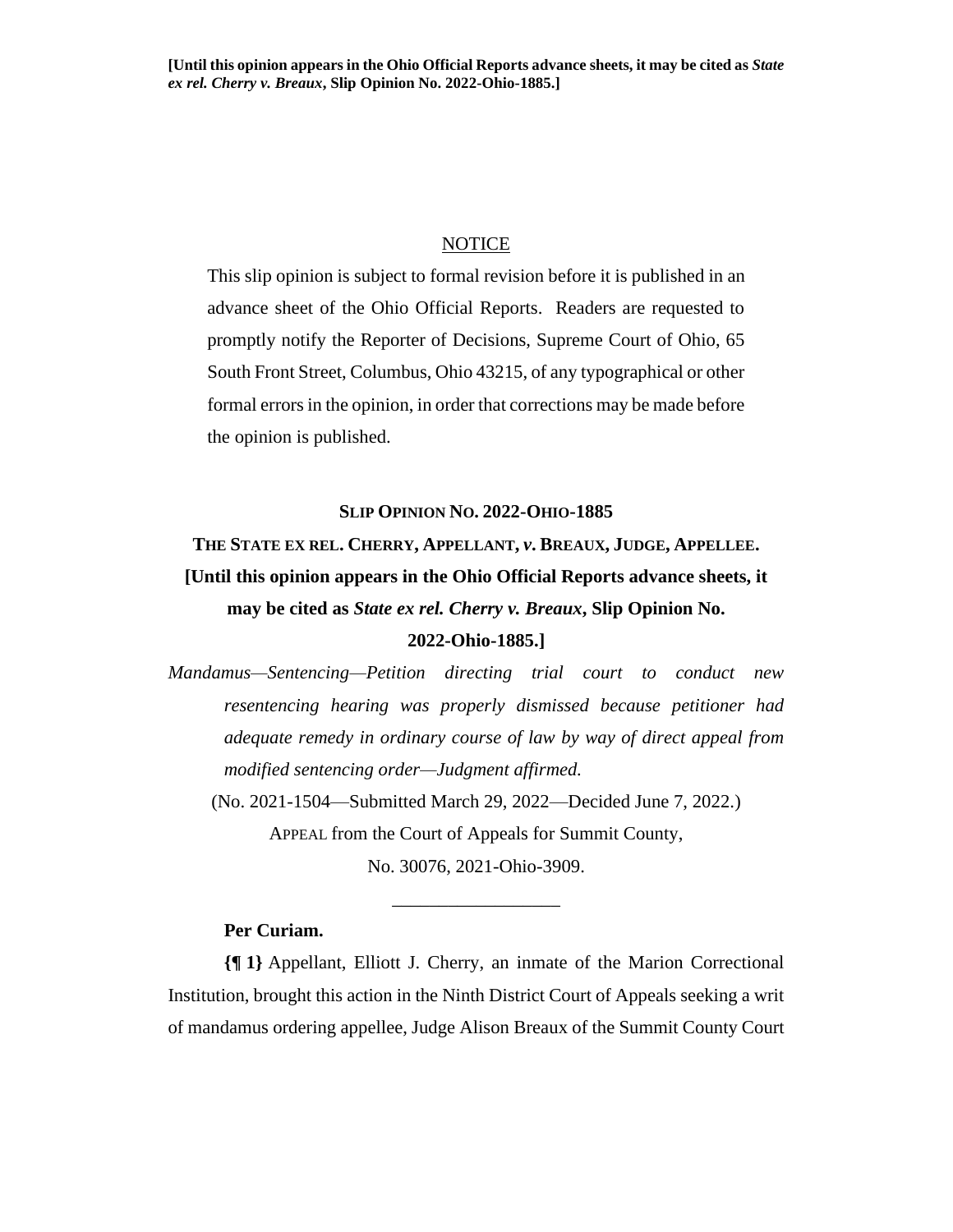of Common Pleas (the "trial court"), to hold a new sentencing hearing. Cherry claims that the Ninth District's mandate in an earlier appeal confers on him a clear legal right to a de novo sentencing hearing, and he maintains that the summary hearing that the trial court held did not comply with that mandate. The Ninth District dismissed, and we affirm.

#### **I. BACKGROUND**

**{¶ 2}** In 2001, Cherry was convicted of child endangering and felony murder with child endangering as the predicate offense. *State v. Cherry*, 9th Dist. Summit No. 20771, 2002-Ohio-3738, ¶ 12 ("*Cherry I*"). The trial court found that the offenses were allied offenses of similar import and therefore merged them but nonetheless sentenced Cherry to 8 years' imprisonment for child endangering and 15 years to life imprisonment for murder. Because the offenses were merged, the trial judge determined that the sentences should run concurrently. In Cherry's appeal from the trial court's original judgment, the court of appeals found no error in the sentencing.

**{¶ 3}** In March 2019, Cherry moved to vacate the "void sentences." Relying primarily on our decision in *State v. Williams*, 148 Ohio St.3d 403, 2016- Ohio-7658, 71 N.E.3d 234, Cherry argued that his judgment of conviction was void because separate sentences had been imposed for the merged offenses. The trial court denied the motion on res judicata grounds, and Cherry appealed. In *State v. Cherry*, 9th Dist. Summit No. 29369, 2019-Ohio-4445 ("*Cherry II*"), the court of appeals reversed and remanded. The appellate court agreed with Cherry that the judgment of conviction was void because only one sentence could be imposed for the merged offenses. The court of appeals concluded that because "under *Williams*, Mr. Cherry's sentence for endangering children [was] void \* \* \* Cherry was able to raise the issue at any time," and that "the trial court incorrectly denied his motion to vacate [the] void sentence on the basis of res judicata." *Cherry II* at ¶ 9. Accordingly, the court of appeals reversed the judgment of conviction and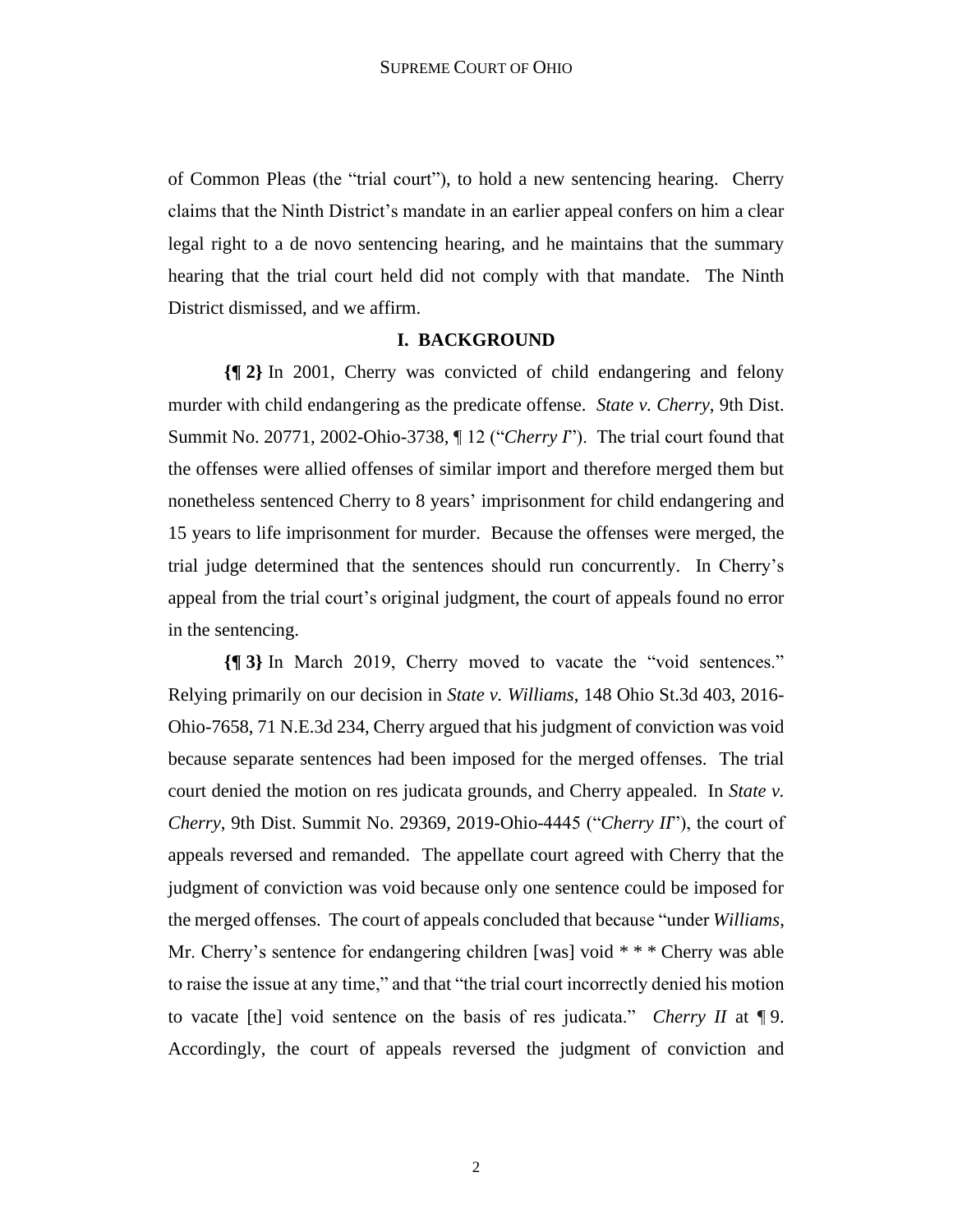remanded " 'for a new sentencing hearing at which the state must elect which allied offense it will pursue against [Mr. Cherry].' " (Brackets added in *Cherry II*.) *Id*., quoting *State v. Whitfield*, 124 Ohio St.3d 319, 2010-Ohio-2, 922 N.E.2d 182, paragraph two of the syllabus. In its journal entry, the court of appeals included a "special mandate \* \* \* directing the Court of Common Pleas, County of Summit, State of Ohio, to carry this judgment into execution." 9th District Summit No. CR-2001-05-1091, Journal Entry at 4 (Oct. 30, 2019).

**{¶ 4}** The trial court convened a hearing in March 2020 on remand, at which an assistant prosecuting attorney represented the state and an attorney appeared on Cherry's behalf. The state elected that Cherry be sentenced on the felony-murder charge. Both the prosecution and defense counsel agreed that the sentence to be imposed was mandatory and, therefore, that no further hearing was necessary. Later that month, the trial court journalized an entry modifying the sentence:

Pursuant to the holding in *State v. Williams*, 148 Ohio St.3d 403, 2016-Ohio-7658, ¶ 17, the State of Ohio elected to proceed to sentence on Count 4. Accordingly, the Court hereby voids the sentence previously imposed for Count 3.

Defendant's indeterminate and mandatory sentence of 15 years to Life on Count 4, the offense of Murder, remains unchanged.

Summit County Court of Common Pleas No. CR-2001-05-1091 (Mar. 23, 2020).

**{¶ 5}** Cherry appealed from the modified sentencing order to the court of appeals, advancing two assignments of error. First, Cherry maintained that he was entitled to a de novo sentencing hearing that he could have personally attended, at which he could have allocuted and fully responded to the state's election of which offense would be the basis for sentencing. Second, Cherry claimed that he had been deprived of the right to be represented by counsel of his choice because the trial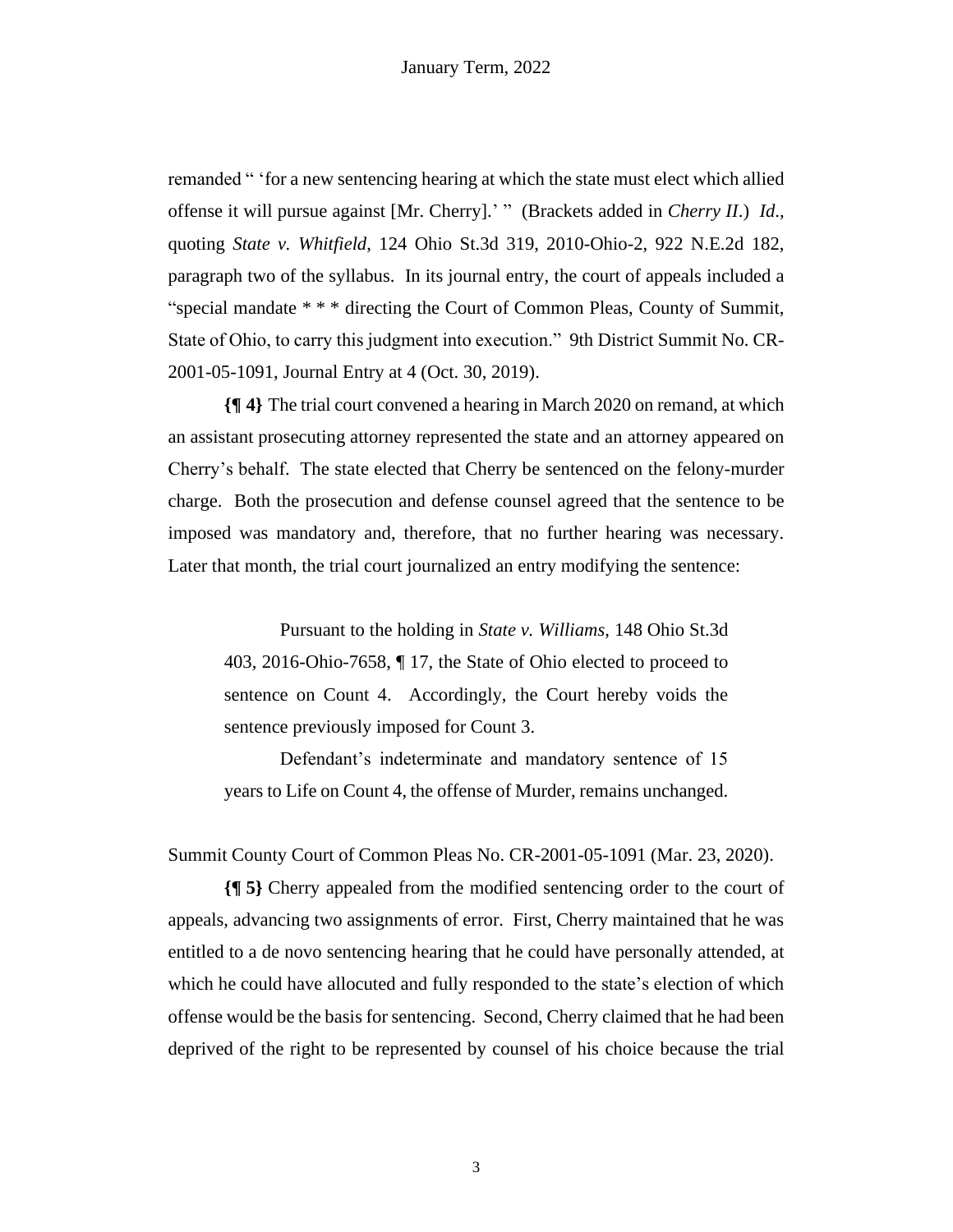court had allowed an attorney to appear on his behalf whom Cherry had not retained and who had not been appointed by the court to represent him.<sup>1</sup>

**{¶ 6}** The court of appeals rejected Cherry's arguments and affirmed the modified sentencing order. *State v. Cherry*, 9th Dist. Summit No. 29732, 2021- Ohio-1473 ("*Cherry III*"). Of central importance in *Cherry III* is the appellate court's decision to depart from its own mandate in *Cherry II* based on intervening authority from this court. The *Cherry III* court noted that "*Cherry II* is no longer good law in that, under more recent Ohio Supreme Court case law, Mr. Cherry's sentence was voidable (not void), rendering any challenge to that sentence in *Cherry II* barred by res judicata." *Cherry III* at ¶ 14, citing *State v. Harper*, 160 Ohio St.3d 480, 2020-Ohio-2913, 159 N.E.3d 248, ¶ 42, and *State v. Henderson*, 161 Ohio St.3d 285, 2020-Ohio-4784, 162 N.E.3d 776, ¶ 26-27.

**{¶ 7}** Cherry brought this mandamus action in August 2021, asking the court of appeals to order the trial court to "vacate its previous judgment and hold the new sentencing hearing pursuant to *Whitfield* as mandated in [*Cherry II*]." In November 2021, the court of appeals dismissed Cherry's petition for a writ of mandamus, ruling that Cherry could not establish any of the elements of mandamus. 2021-Ohio-3909, ¶ 9-14. The court of appeals ruled that Cherry had an adequate remedy in the ordinary course of law through the direct appeal he had pursued in *Cherry III*. Cherry then appealed to this court.

#### **II. ANALYSIS**

**{¶ 8}** To demonstrate entitlement to a writ of mandamus, Cherry must establish three things: (1) a clear legal right to the requested relief, (2) a clear legal duty on the part of the trial court to grant that relief, and (3) the lack of an adequate remedy in the ordinary course of law. *State ex rel. Waters v. Spaeth*, 131 Ohio St.3d 55, 2012-Ohio-69, 960 N.E.2d 452, ¶ 6. "A court can dismiss a mandamus

<sup>1.</sup> Indeed, a different attorney had entered an appearance on Cherry's behalf before the resentencing hearing, but that attorney did not receive notice of the hearing.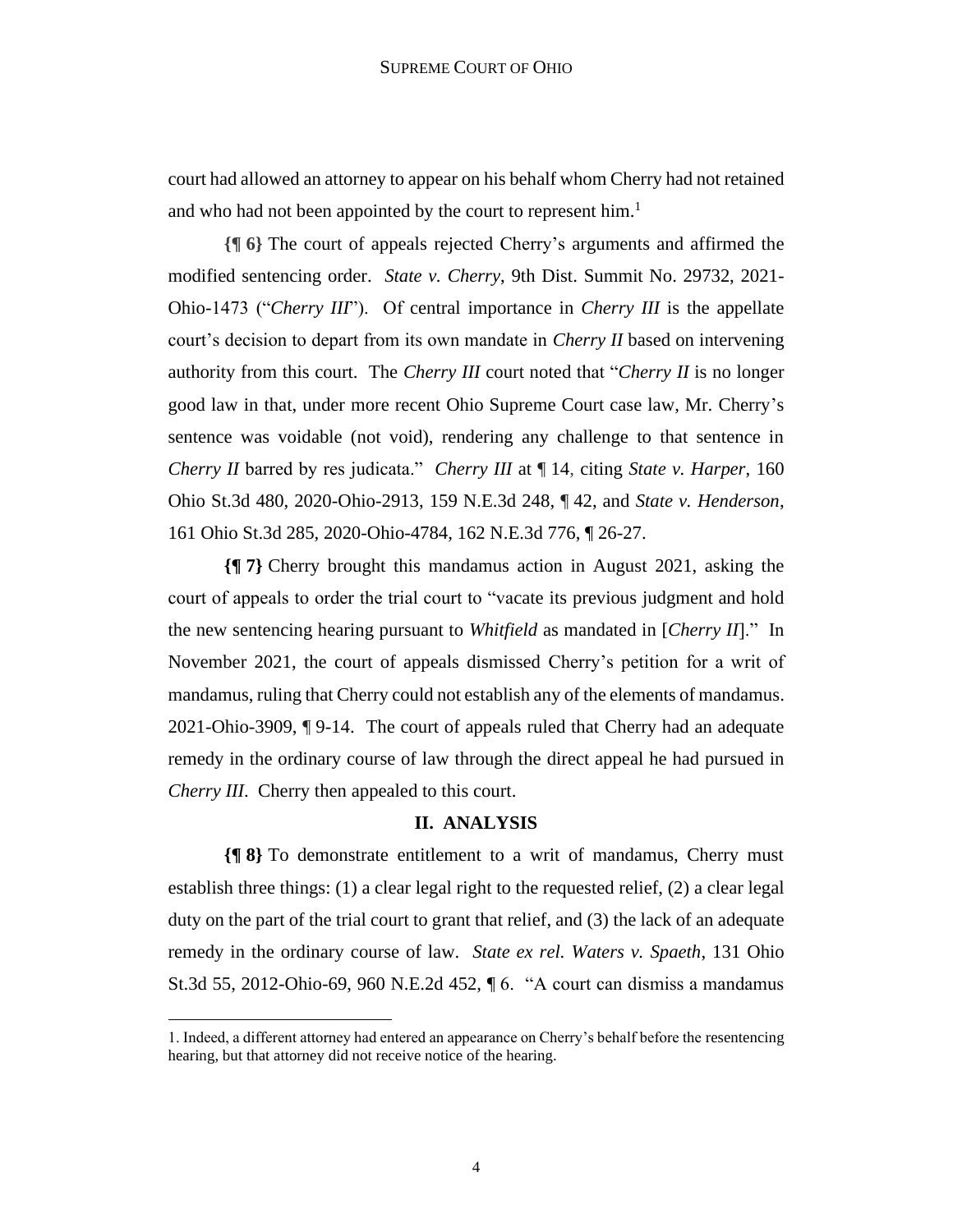action under Civ.R. 12(B)(6) for failure to state a claim upon which relief can be granted if, after all factual allegations of the complaint are presumed true and all reasonable inferences are made in the relator's favor, it appears beyond doubt that he can prove no set of facts entitling him to the requested writ of mandamus." *State ex rel. Russell v. Thornton*, 111 Ohio St.3d 409, 2006-Ohio-5858, 856 N.E.2d 966, ¶ 9. We review de novo an appellate court's decision to dismiss a mandamus action. *State ex rel. Sands v. Coulson*, 163 Ohio St.3d 275, 2021-Ohio-671, 169 N.E.3d 663, ¶ 6.

**{¶ 9}** Cherry predicates his mandamus claim on the law-of-the-case doctrine, which he refers to as the "mandate rule." Specifically, Cherry contends that the trial court had the legal duty to conduct a full de novo sentencing hearing in accordance with the court of appeals' mandate in *Cherry II*. Consistent with Cherry's argument, the law-of-the-case doctrine states that " 'the decision of a reviewing court in a case remains the law of that case on all legal questions involved for all subsequent proceedings in the case *at both the trial and reviewing levels*.' " (Emphasis added.) *Hopkins v. Dyer*, 104 Ohio St.3d 461, 2004-Ohio-6769, 820 N.E.2d 329, ¶ 15, quoting *Nolan v. Nolan*, 11 Ohio St.3d 1, 3, 462 N.E.2d 410 (1984). Indeed, we have in rare cases granted prohibition or mandamus relief to remedy a violation of the doctrine. *See State ex rel. Cordray v. Marshall*, 123 Ohio St.3d 229, 2009-Ohio-4986, 915 N.E.2d 633, ¶ 32 (prohibition); *State ex rel. Potain v. Mathews*, 59 Ohio St.2d 29, 32-33, 391 N.E.2d 343 (1979) (mandamus).

**{¶ 10}** In his brief, Cherry sets forth one proposition of law: "The Ninth Appellate District erred in ruling that the Appellant had an adequate legal remedy by direct appeal from the trial court's judgment, thereby granting Appellee's motion to dismiss." Cherry argues that an appeal has a different purpose than a mandamus action in that the former establishes legal rights while the latter enforces already established legal rights. Under Cherry's theory, because *Cherry II* established his legal right to a de novo sentencing hearing, mandamus lies to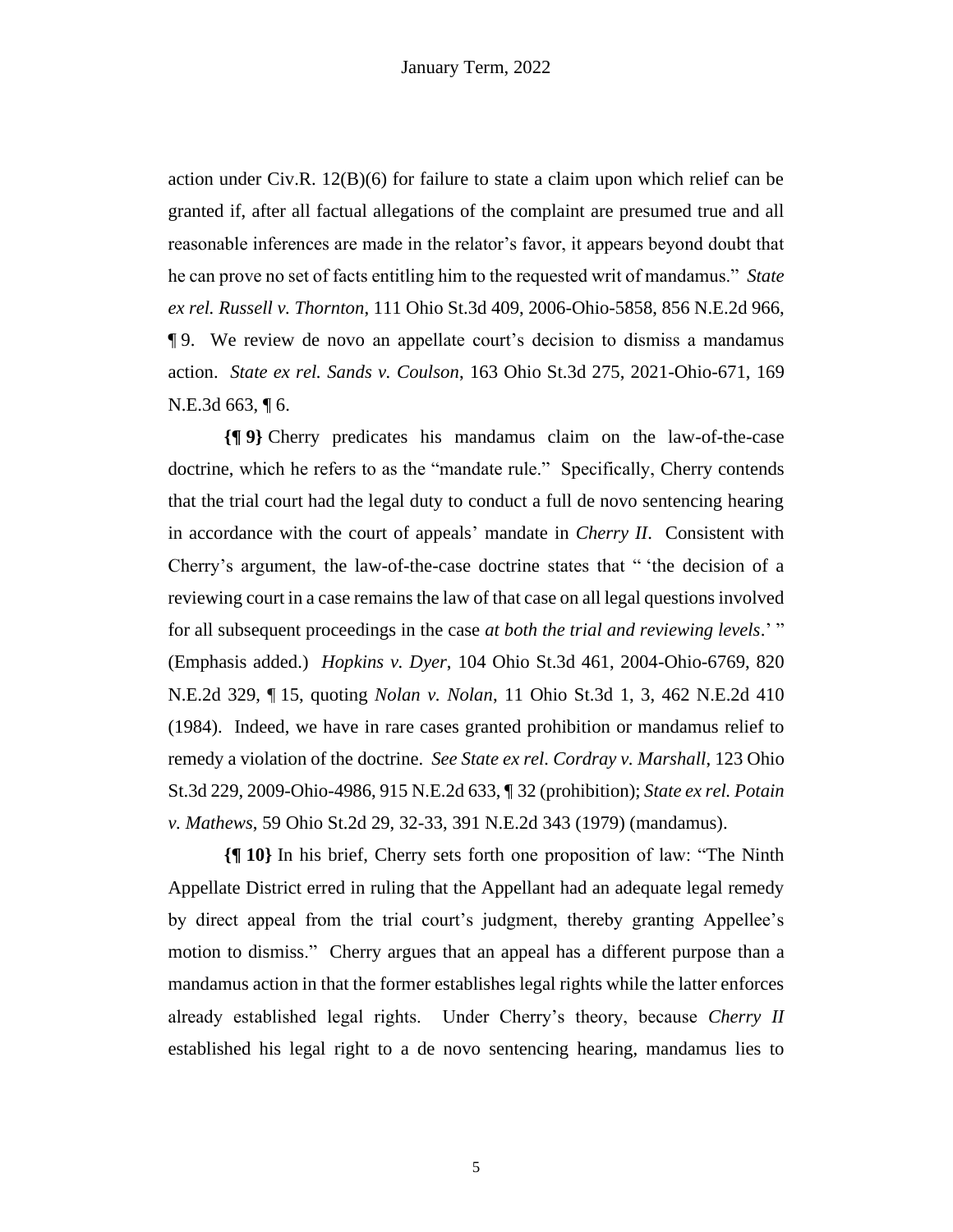enforce the appellate court's mandate and his right to appeal the modified sentencing order is irrelevant.

**{¶ 11}** Cherry is mistaken. Mandamus will not lie when there is an adequate remedy in the ordinary course of law, and Cherry's right to appeal the modified sentencing order constituted such a remedy, providing an adequate vehicle for Cherry's claim of a clear legal right under the *Cherry II* mandate. Therefore, the existence of Cherry's right of appeal precludes mandamus relief. *See State ex rel. Roush v. Montgomery*, 156 Ohio St.3d 351, 2019-Ohio-932, 126 N.E.3d 1118, ¶ 12. Additionally, we have held as a general matter that a direct appeal from a judgment of conviction constitutes an adequate remedy in the ordinary course of law that precludes extraordinary-writ relief from sentencing errors. *See State ex rel. Crangle v. Summit Cty. Common Pleas Court*, 162 Ohio St.3d 488, 2020-Ohio-4871, 165 N.E.3d 1250, ¶ 7, citing *State ex rel. Green v. Wetzel*, 158 Ohio St.3d 104, 2019-Ohio-4228, 140 N.E.3d 586, ¶ 10; *see also State ex rel. Harris v. Hamilton Cty. Clerk of Courts*, \_\_\_ Ohio St.3d \_\_\_, 2022-Ohio- $477, \_\_\_\_\_\_\_\_\_\_\_\_\_\_\_$  N.E.3d  $\_\_\_\_\_\$  ¶ 8.

**{¶ 12}** Finally, Cherry's claim for mandamus relief implicitly rests on the proposition that the court of appeals erred in *Cherry III* by not enforcing the mandate it had issued in *Cherry II*. But Cherry's right to pursue a discretionary appeal from the appellate court's judgment in *Cherry III* constituted an adequate remedy in the ordinary course of law to address any such error. *See State ex rel. O'Malley v. Collier-Williams*, 153 Ohio St.3d 553, 2018-Ohio-3154, 108 N.E.3d 1082, ¶ 13-15.

**{¶ 13}** We therefore conclude that the Ninth District correctly dismissed Cherry's mandamus petition because Cherry's appeal of the trial court's modified sentencing order in *Cherry III* constituted an adequate remedy in the ordinary course of law.